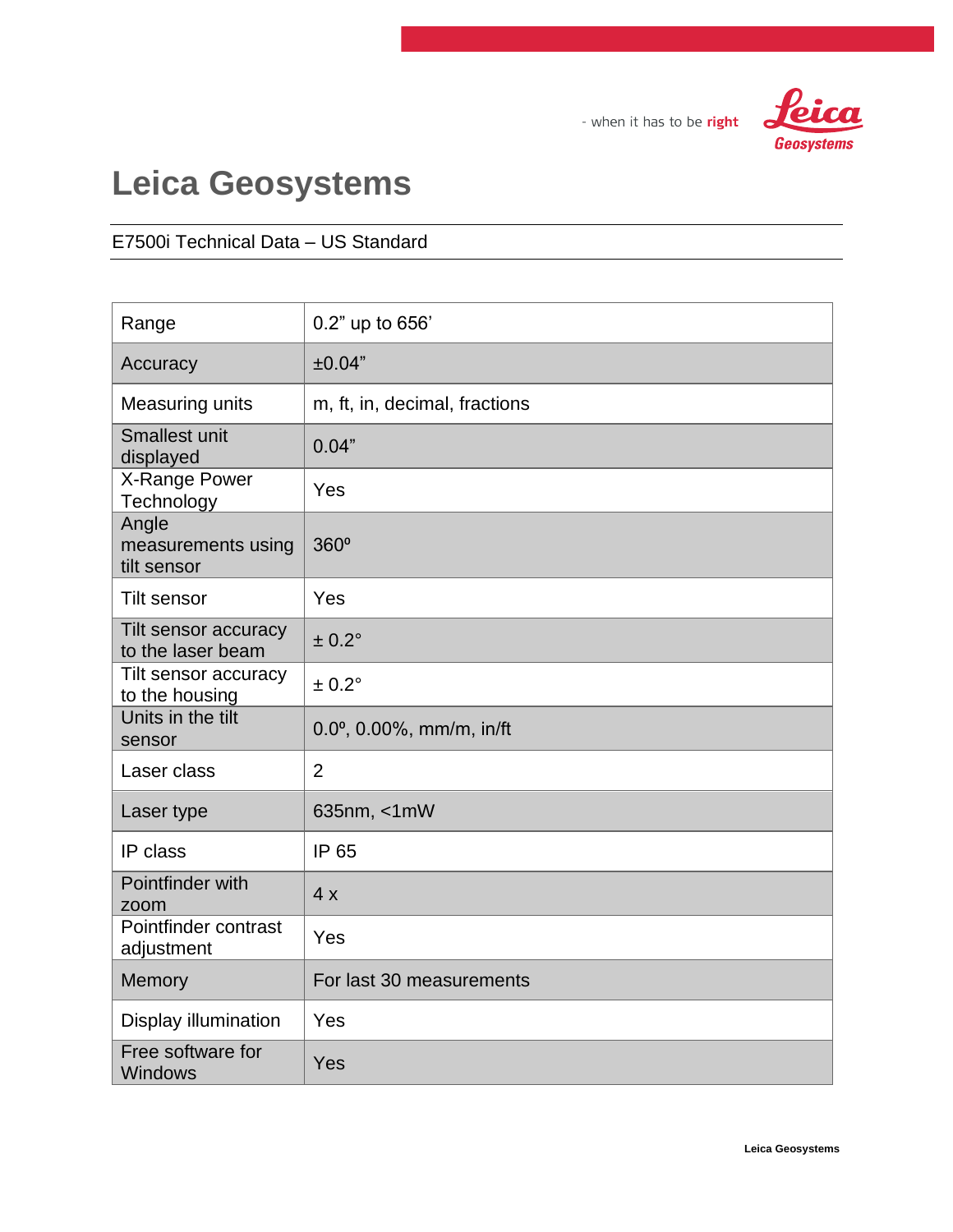

### **Leica Geosystems**

Technical Data Continued

| Free DISTO Plan<br>App for iOS and<br>Android       | Yes                                                                                                                                                |
|-----------------------------------------------------|----------------------------------------------------------------------------------------------------------------------------------------------------|
| General data<br>interface                           | <b>Bluetooth<sup>®</sup> Smart</b>                                                                                                                 |
| Service life of<br>batteries                        | Up to 10 h**                                                                                                                                       |
| Multifunctional auto<br>end piece                   | Yes, automatic. Measuring from edges, corners and reveals<br>is no longer an obstacle. Accurate measurements of room<br>diagonals are now possible |
| <b>Tripod thread</b>                                | 1/4"                                                                                                                                               |
| <b>Batteries</b>                                    | Type AAA $2 \times 1.5$ V                                                                                                                          |
| <b>Battery life</b>                                 | Up to 5,000 measurements / 10h                                                                                                                     |
| <b>Protection class</b>                             | <b>IP 65</b>                                                                                                                                       |
| <b>Dimensions</b>                                   | $5.63 \times 2.28 \times 1.14$ "                                                                                                                   |
| Weight with batteries                               | 6.98 oz                                                                                                                                            |
|                                                     |                                                                                                                                                    |
|                                                     | <b>Features</b>                                                                                                                                    |
| LCD display for<br>better viewing<br>outdoors, 2.4" | Large LCD display vs Digital display on X3 & X4                                                                                                    |
| Easy to read 4-line,<br>color display               | A clear picture and exact view of the measuring target even<br>on long distances                                                                   |
| <b>Digital Pointfinder</b><br>with 4X zoom          | Zoom in your target and measure long distances even in<br>bright sunny conditions                                                                  |
| Inclination sensor                                  | Measuring angles within 360°, get the direct vertical distance<br>with the press of a button                                                       |
| Trapezium function                                  | Measure the slope distance of a roof without the use of<br>ladders                                                                                 |
| <b>IP65</b>                                         | Dust tight and water jet protected, wash off under running                                                                                         |
|                                                     | water                                                                                                                                              |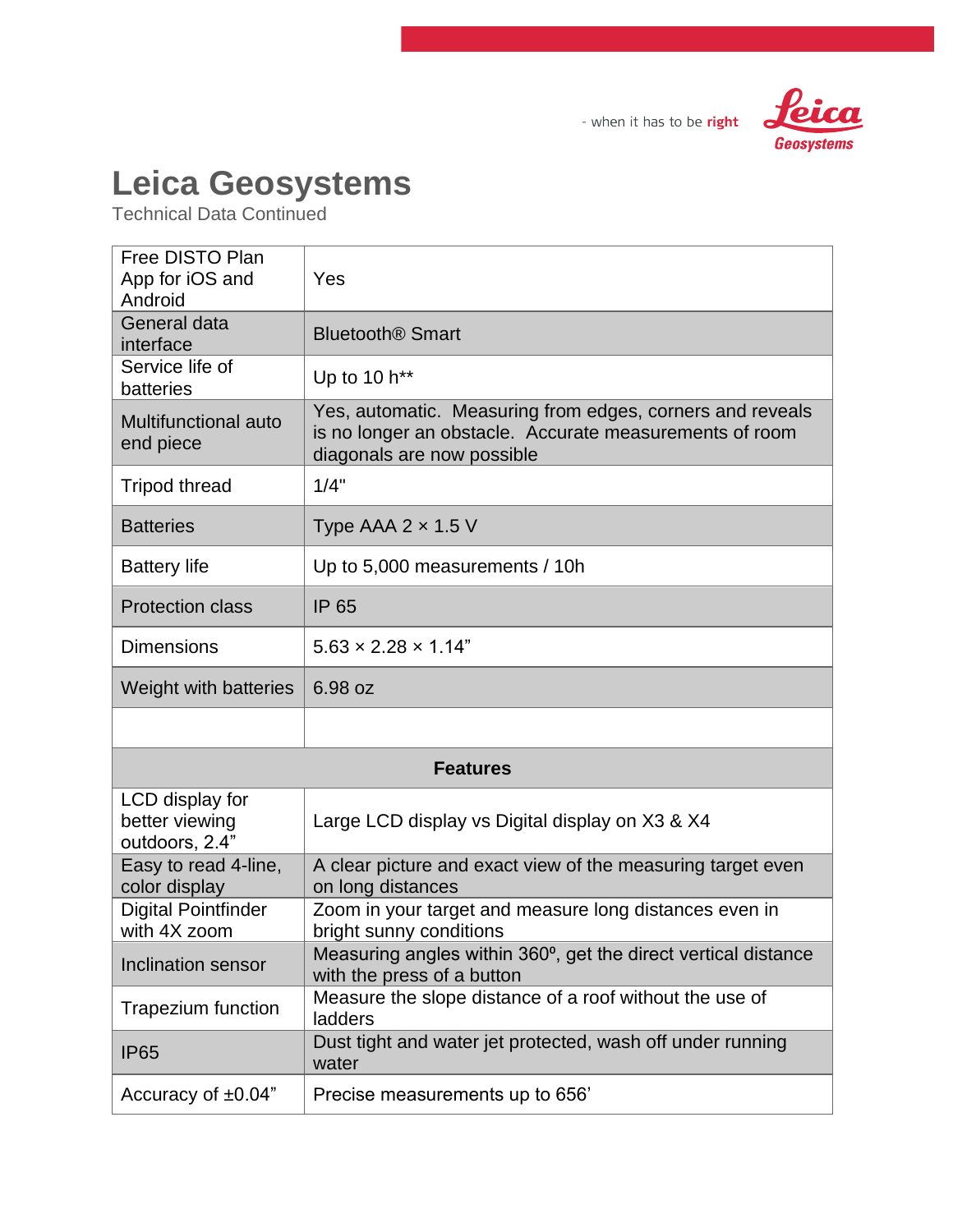

## **Leica Geosystems**

Technical Data Continued

| <b>Functions</b>                                    |                                                                                                                                                                                                                             |  |
|-----------------------------------------------------|-----------------------------------------------------------------------------------------------------------------------------------------------------------------------------------------------------------------------------|--|
| Pointfinder optics                                  | Clear image of what you are measuring to                                                                                                                                                                                    |  |
| Inclination / tilt<br>measurement                   | Determining the vertical angle of measurement                                                                                                                                                                               |  |
| <b>Smart horizontal</b><br>distance                 | Ability to measure horizontal, vertical and slope distances and<br>slope angle when base is not reachable                                                                                                                   |  |
| <b>Height tracking</b>                              | Ability to track height constantly                                                                                                                                                                                          |  |
| Long range mode                                     | 656                                                                                                                                                                                                                         |  |
| <b>Distance</b><br>measurement                      | Quick, easy & accurate                                                                                                                                                                                                      |  |
| Min / Max tracking                                  | The flip-out end piece offers a stable positioning for<br>measurements from edges, reveals and corners. Accurate<br>measurement of room diagonals is now possible with the<br>Min/Max function                              |  |
| Permanent<br>measurement                            | Tracking mode for continuous measurement                                                                                                                                                                                    |  |
| Addition /<br>Subtraction                           | Distances, areas or volumes can be added or subtracted<br>easily                                                                                                                                                            |  |
| Area & Volume<br>measurements                       | Determine area of room for estimating                                                                                                                                                                                       |  |
| Calculator                                          |                                                                                                                                                                                                                             |  |
| Pythagoras vertical<br>& horizontal<br>measurements | Allows distances to be determined when direct measurement<br>is impossible. The distance is automatically calculated from 2<br>or 3 measurements                                                                            |  |
| Trapezoid 1& 2<br>(including $2nd$<br>results)      | Remote measurement used to calculate slope distance                                                                                                                                                                         |  |
| Sloped objects                                      | Determine the slope between two points                                                                                                                                                                                      |  |
| Save and adjust<br>constants                        |                                                                                                                                                                                                                             |  |
| Stake out                                           | To stake out equal distances enter the distance once and<br>measure over-and-over again. The display guides you from<br>post to post by showing the multiple of the stake out distance<br>and the distance to the next post |  |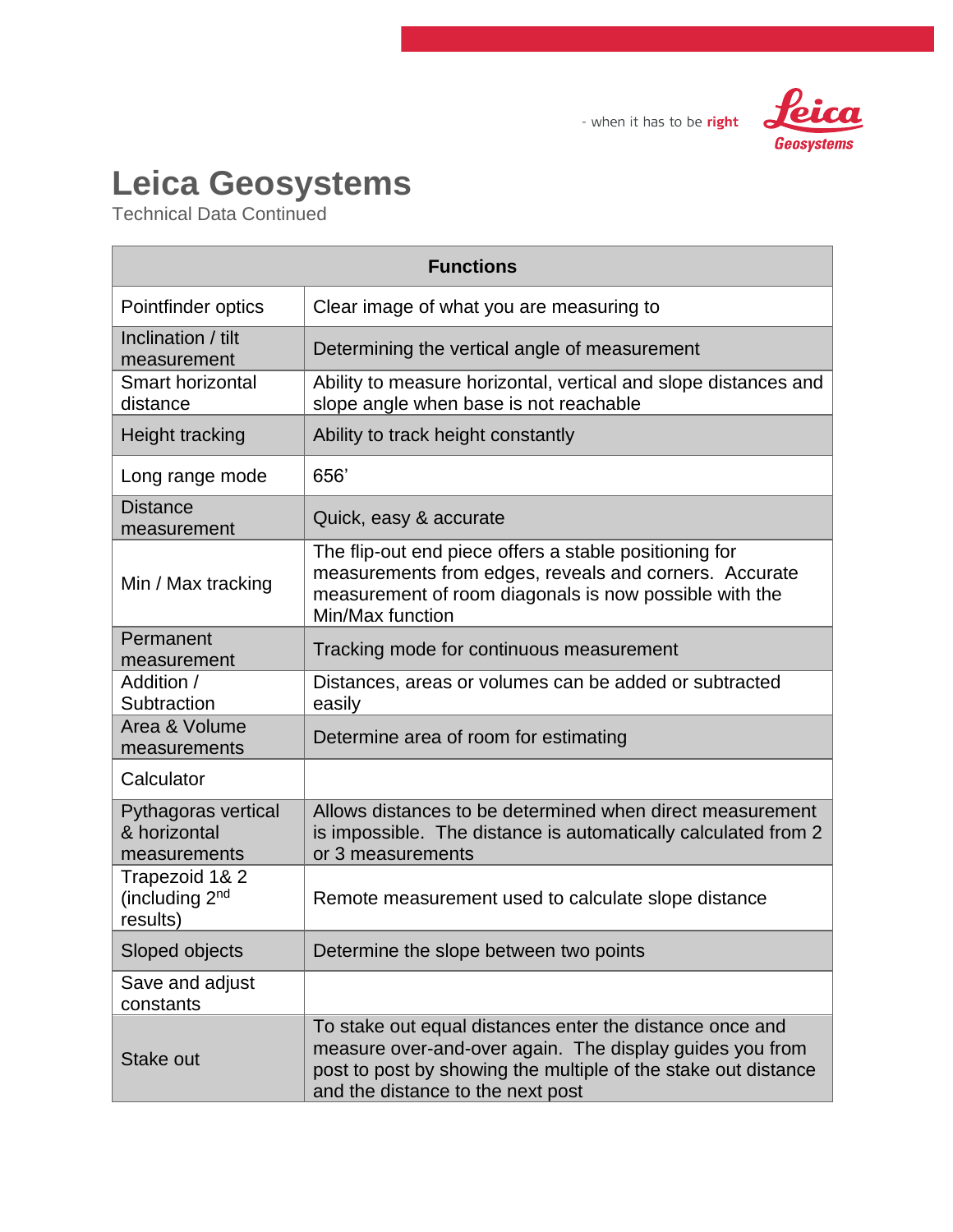

### **Leica Geosystems**

Technical Data Continued

| Memory                                      | Last 30 displays                                                                                                                                                                                                                                            |  |
|---------------------------------------------|-------------------------------------------------------------------------------------------------------------------------------------------------------------------------------------------------------------------------------------------------------------|--|
| Timer                                       | the Timer automatically counts down to zero and then takes<br>the measurement – eliminating hand movement when taking<br>measurements & allowing time to correctly position the device<br>before measuring. 30, 5 & 2 second delay options are<br>available |  |
| <b>Bluetooth Smart</b>                      | V4.0                                                                                                                                                                                                                                                        |  |
|                                             |                                                                                                                                                                                                                                                             |  |
| <b>Functions with DISTO Plan App</b>        |                                                                                                                                                                                                                                                             |  |
| <b>Sketch on Photo</b>                      | Capture complex shapes (rooms, facades) and export those<br>to CAD                                                                                                                                                                                          |  |
| <b>Sketch Plan</b>                          | Create a sketch on a smartphone or tablet and assign<br>distance measurements taken with a DISTO to each line. The<br>app's 'auto-scale' function adjusts the lines' length and the<br>result is a scaled, CAD ready plan                                   |  |
| Export jpg, pdf, dxf,<br>dwg                |                                                                                                                                                                                                                                                             |  |
| Organizer                                   | Organize into 4 categories: All, Projects, Sketch on Photo &<br>Plans and export in jpg, pdf and 2D & 3D dwg/dxf format                                                                                                                                     |  |
|                                             |                                                                                                                                                                                                                                                             |  |
| <b>Applications</b>                         |                                                                                                                                                                                                                                                             |  |
| Long outdoor<br>distance                    | Measure long distances to small targets and aim easily with<br>the integral camera and color display                                                                                                                                                        |  |
| <b>Smart Horizontal</b><br>distance         | Get the exact horizontal distance thru obstructions                                                                                                                                                                                                         |  |
| Slope of roof                               | Trapezium Function - Measure the slope of a roof without the<br>use of ladders. Ability to measure distance between points<br>using Pythagoras calculation, 2 point uses one triangle and 3<br>point uses 2 triangles                                       |  |
| Quick<br>measurements of<br>heights         | Multiple measurements from one position                                                                                                                                                                                                                     |  |
| <b>Exterior indirect</b><br>height tracking | Ability to track height constantly. Minimum device required                                                                                                                                                                                                 |  |